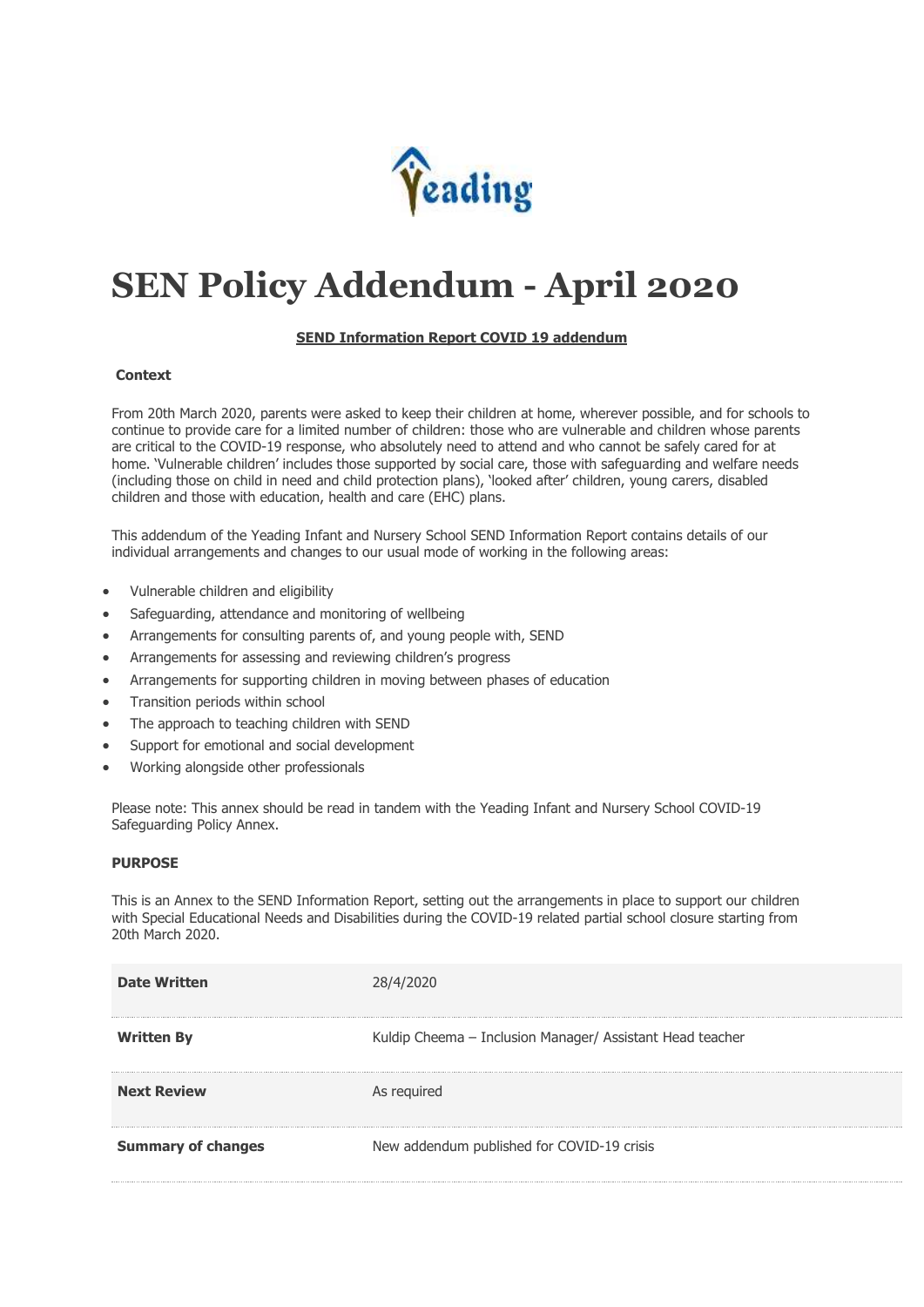## **Vulnerable children**

Vulnerable children include those children and young people up to the age of 25 with education, health and care (EHC) plans.

Those with an EHC plan will be risk assessed in consultation with the Local Authority and parents, to decide whether they need to continue to be offered a school place in order to meet their needs, or whether they can safely have their needs met at home. This could include, if necessary, carers, therapists or clinicians visiting the home to provide any essential services. Many children and young people with EHC plans can safely remain at home.

These risk assessments will consider a number of different risks to each individual, including:

- the potential health risks to the individual from COVID-19, bearing in mind any underlying health conditions. This will be on an individual basis and with advice from an appropriate health professional where required
- the risk to the individual if some or all elements of their EHC plan cannot be delivered at all, and the risk if they cannot be delivered in the normal manner or in the usual setting
- the ability of the individual's parents or home to ensure their health and care needs can be met safely
- the potential impact to the individual's wellbeing of changes to routine or the way in which provision is delivered
- the availability of appropriately trained staff (school will liaise with the local authority if a place is needed for an eligible child, but the school is unable to provide the specialist staffing for it)

The Coronavirus Act 2020 allows the Secretary of State, where appropriate, to temporarily lift the statutory duty on local authorities to maintain the precise provision in EHC plans, with local authorities needing instead to apply 'reasonable endeavours' to support these children and their families.

## **Safeguarding, attendance and monitoring of wellbeing**

Yeading Infant and Nursery school continues in its commitment to ensuring the safety and wellbeing of its children during this period of general school closure.

Where children with EHC plans take up an eligible place in school, Yeading Infant and Nursery School will continue to ensure a safe space for these children to attend and flourish. The Headteacher/ Deputy Head/Assistant Headteacher/Inclusion Manager will work to ensure that appropriate staff, facilities and provision are available to secure a safe, appropriate and positive placement for those children. The support appropriate to each child in this circumstance will be recorded and reviewed on an individual basis. Any updates to a child's situation will be updated on their risk assessments which are then shared with the Local Authority and the Senior Management Team.

Yeading Infant and Nursery School will refer to the Government guidance for education and childcare settings on how to implement social distancing and continue to follow the advice from Public Health England on handwashing and other measures to limit the risk of spread of COVID19.

Local authorities and education settings do not need to complete their usual day to day attendance processes to follow up on non-attendance. Having worked with parents and other professionals to decide whether children with EHC plans will be attending school, Yeading Infant and Nursery School will then follow up on any pupil that they were expecting to attend, who does not attend for two consecutive days.

Where children with EHC plans do not take up a place in school and are cared for at home, an individual risk assessment will be completed and a communication plan will be put in place for the child. This will be recorded on risk assessments for each pupil which are shared with the Senior Leadership Team and the Local Authority.

The communication plans can include; remote contact, phone contact, emails. Other individualised contact methods should be considered and recorded in line with Government recommendations.

#### **Arrangements for consulting parents of, and children with, SEND**

Working in partnership with children with SEND and their parents continues to be central to Yeading Infant and Nursery School's policies and practice.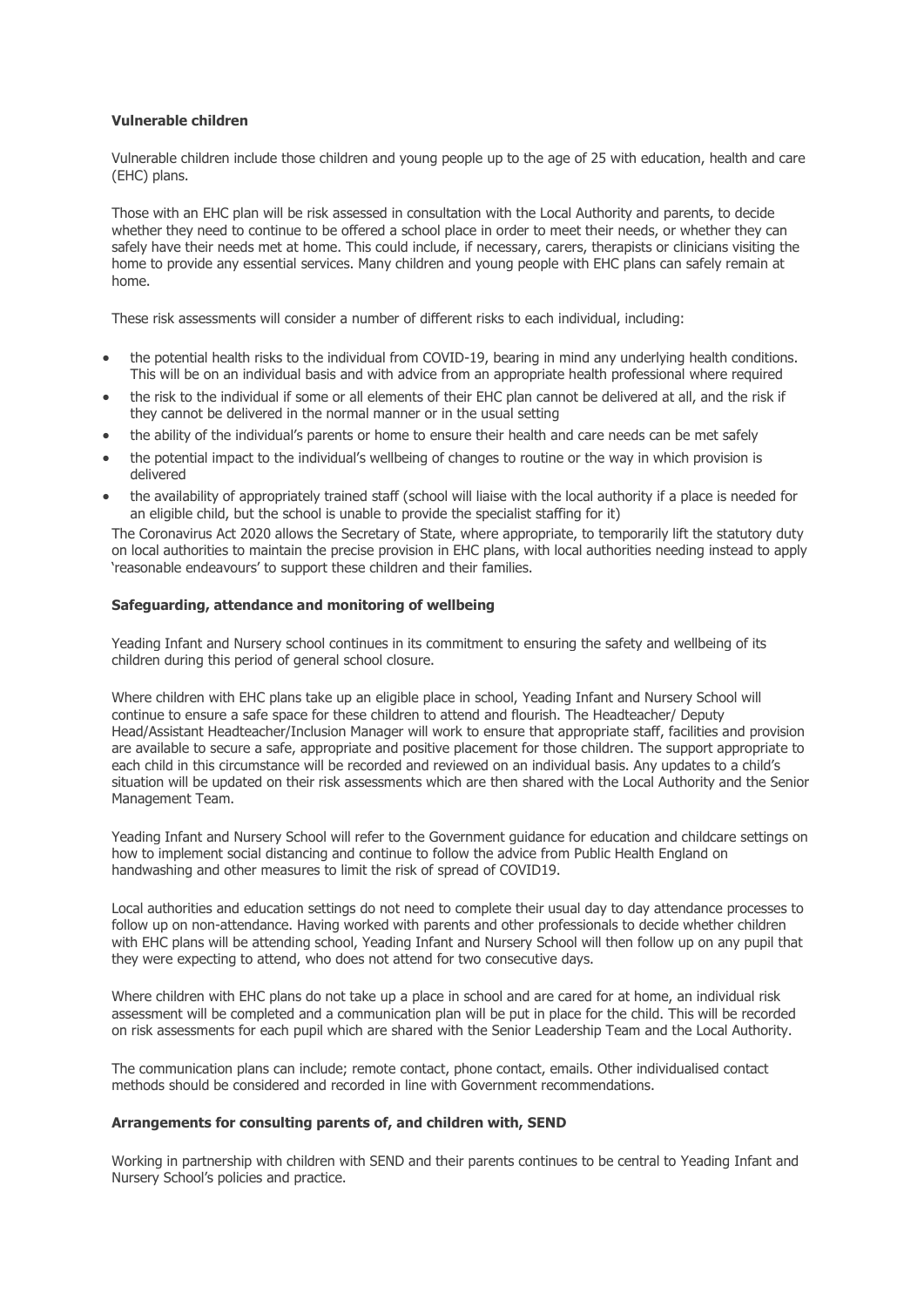The views of parents and children will be considered in determining whether children with EHC plans take up an eligible place in school, as detailed in Section 2 of this addendum.

For children with EHC plans who are being cared for at home, their individual risk assessments will include communication plans to ensure that regular contact is maintained with key school staff. These communications may include: individual expectations for home learning, discussions around appropriate learning activities, adaptations to learning resources/activities and discussions of strategies for supporting children at home.

For children with SEND, but without an EHC plan, signposts will be included within year group home learning to support them in accessing appropriate learning activities. School staff will also be mindful of the availability of support and resources when setting accessible home learning for children with SEND.

The school website will include contact details so that, should parents of children with SEND need to contact a member of school staff for additional support or guidance for home learning, they can do so.

Where statutory processes relating to SEND are in action, the school will continue to maintain communication with parents of, and children with, SEND so that their views are actively sought, considered and promoted.

#### **Arrangements for assessing and reviewing children's progress**

Yeading Infant and Nursery School recognises that assessments and reviews of children's progress will continue to be necessary for some purposes during this period of school closure, mainly for the purpose of statutory assessment and review for new or existing EHC plans and for other assessments being completed by external professionals, for example community paediatricians.

Where this is needed, key school staff will maintain communication with parents and relevant professionals to share, with necessary consents, the most current assessment information and professional observations that the school holds.

Where children's EHC plans are due for review within the period of school closure, the school will discuss arrangements with parents, children, the Local Authority and professionals involved in the plan to decide whether arrangements for a 'remote review' should be made, or whether reviews should be postponed until it is possible to meet with all parties involved in the plan. The Inclusion Manager will make the necessary arrangements following this decision.

#### **Arrangements for supporting children in moving between phases of education**

For children due to move between phases of education at the end of this academic year, Yeading Infant and Nursery School will continue to make contact with the new settings to share necessary information to make children's transitions as smooth as possible. The Inclusion Manager will make contact with Inclusion Managers in the new settings to share information on SEND needs. Where children with SEND would benefit from additional transition visits, every effort will be made to facilitate these where possible within DfE and government guidance.

Yeading Infant and Nursery School recognises that transition may be a particular concern for parents of children of SEND, and communication remains open for parents to contact key school staff to discuss this.

Yeading Infant and Nursery School's approach to supporting children with transition will continue to be reviewed in line with all available DfE and government guidance on school closure.

#### **Transitions within school**

For children transferring between classes the Inclusion Manager will continue to inform the new class teacher of the pupil's needs using electronic folders and meetings where appropriate. Additional transition work will be used where necessary to relieve any worries and doubt. New class social stories can be sent home to support with the changes where possible.

Any consultations that the school receives during this time will be responded to within the designated timescales unless illness prevents this.